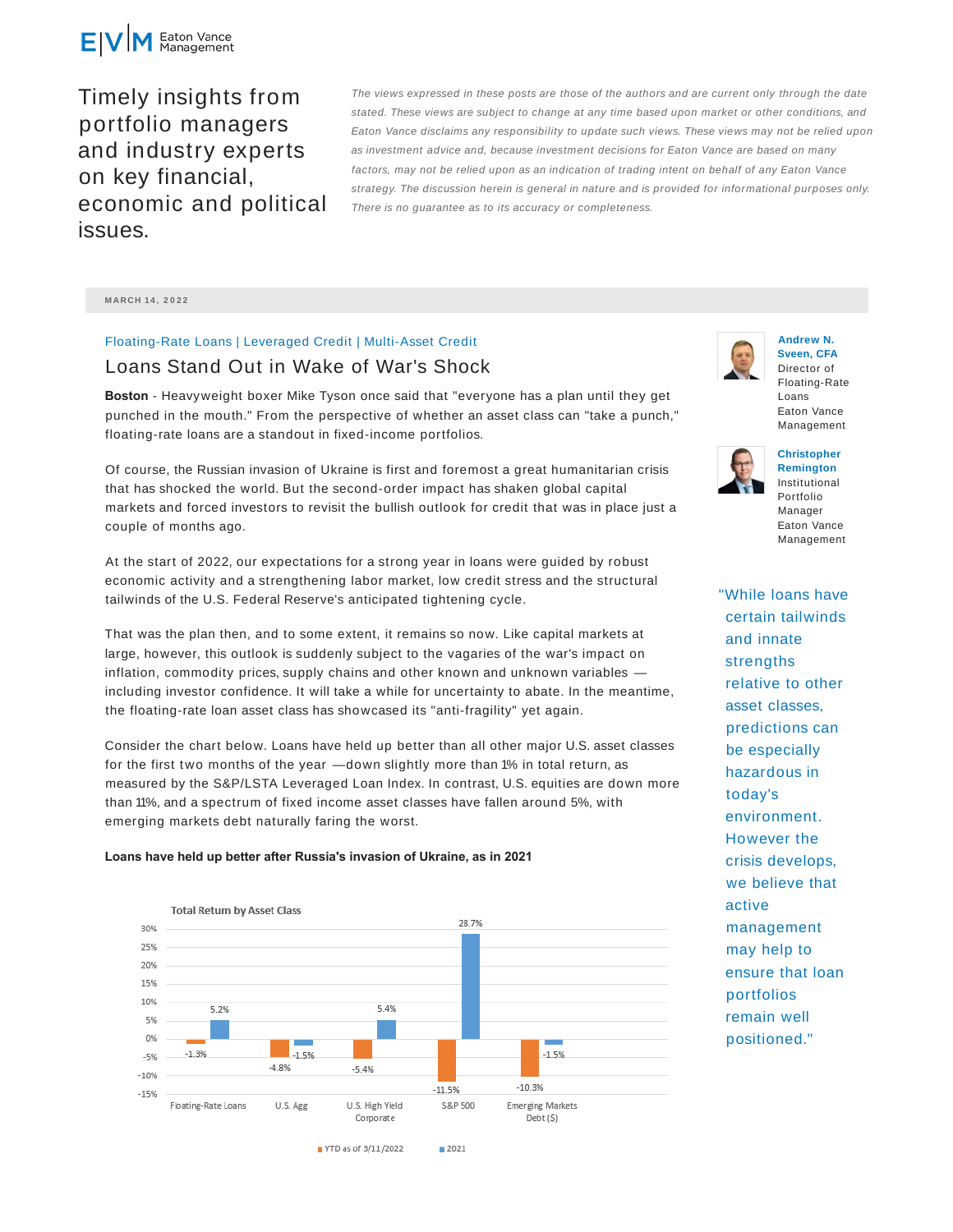Sources: Eaton Vance, S&P/LSTA, Bloomberg, as of March 11, 2022. Data provided is for informational use only. Past performance is no guarantee of future results. It is not possible to invest directly in an Index. Loans are represented by the S&P/LSTA Leveraged Loan Index, an unmanaged index of the institutional leveraged loan market. High-yield bonds are represented by the ICE BofA U.S. High Yield Index, an unmanaged index of below-investment-grade U.S. corporate bonds. U.S. Agg is the Bloomberg U.S. Aggregate Bond Index, included as a broad measure of U.S. investment-grade bonds; it is an unmanaged index of domestic investment-grade bonds, including corporate, government and mortgage-backed securities. Emerging markets debt is represented by the JPMorgan Emerging Markets (EMBI), a broad measure of U.S. dollar-denominated government and corporate emerging markets bonds.

The performance of loans *last year* tells an equally important story. As most of the bond market sold off in 2021 in anticipation of rising inflation and interest rates, loans were second only to high yield bonds in total return. Thus, in 2021's strong growth environment — and so far in this year's case of shock — an allocation to loans has showcased its value to fixed income portfolios.

#### **How are loans shaking this off?**

We believe much of the stability stems from an orderly market where supply and demand are well balanced — at the end of the day, that's what determines pricing. New-issue volumes have been more modest of late, given broader market volatility and now moderately higher yield levels, so that has been helping. Meanwhile, collateralized loan obligations (CLOs) continue to be created. This proxy for institutional buyers has been further supported by net buying in retail loan mutual funds. Both sides of the institutional/retail divide have been showing net inflows into the asset class.

The picture of steady flows can perhaps be attributed to several factors. Most topical at the moment, *no issuers in the asset class are domiciled in Russia or Ukraine*. To be sure, we have analyzed not only the S&P/LSTA index but also the S&P European Leveraged Loan Index, its counterpart across the pond, and neither includes any corporate issuers in this troubled region. They are simply not part of the asset class opportunity set, which may be reassuring to investors. Digging deeper to look at end-market revenue sources, our review of index constituents finds little exposure to the two countries.

An important bedrock for loans is a reality that not even war can change: Capital